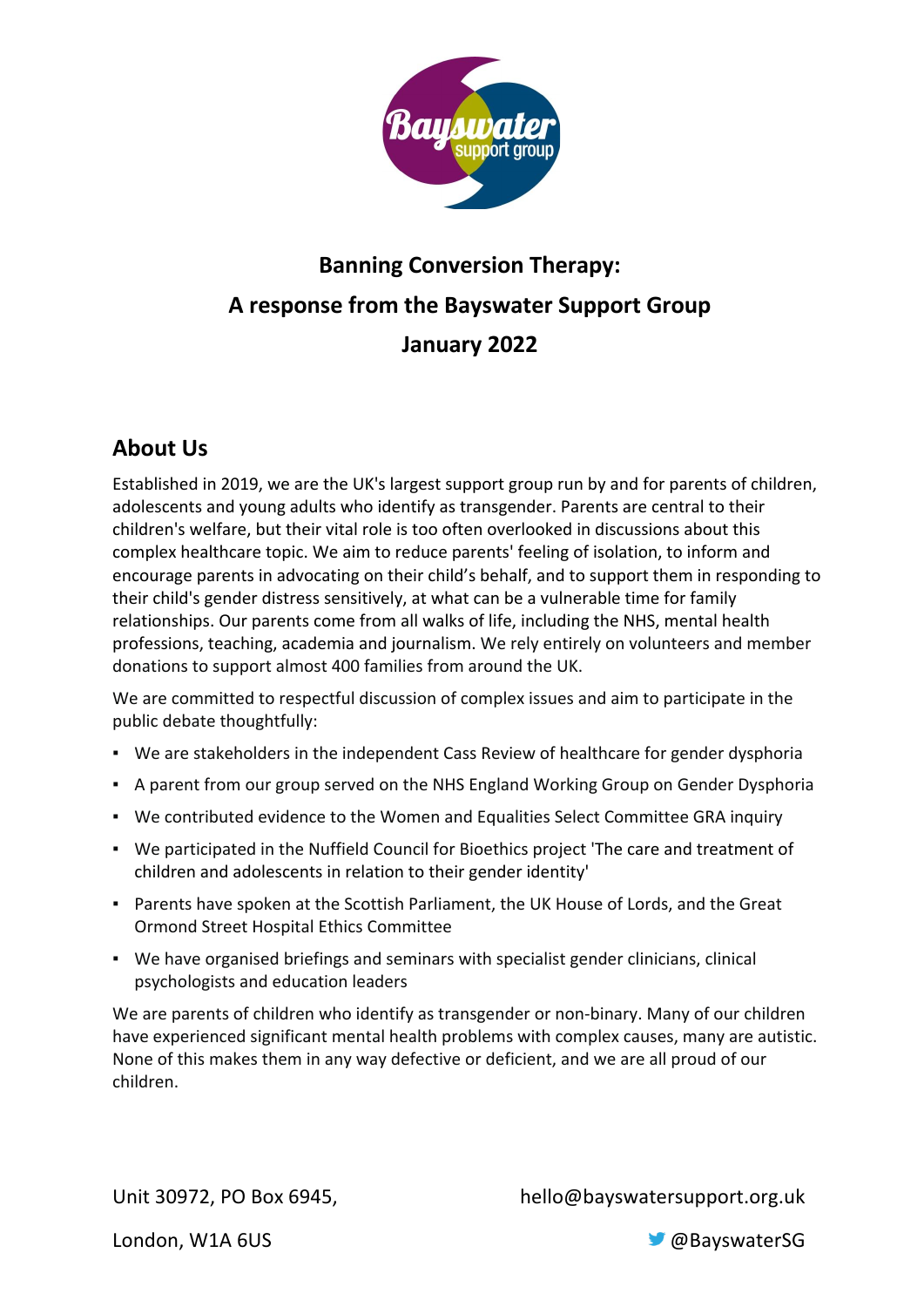### **Do you agree that the government should intervene to end conversion therapy in principle?**

1 We recognise the good intent of the government in wanting to stop practices that damage people's lives. However, we urge you to allow more time to consider the complexity of legislating for gender identity issues, especially in the under-18s.

### **The definition of 'transgender'**

2 Without defining "transgender", your proposals lack meaning. It is an umbrella term for a wide range of ideas and cultural practices - which ones of these is the law seeking to protect? Trans rights activist Bernard Reed OBE told a House of Commons committee that it was "the preferred term for those who change their role permanently, as well as others who, for example, cross-dress intermittently for a variety of reasons including erotic."<sup>1</sup> The Crown Prosecution Service (CPS) recently defined 'transgender' to include "cross-dressers or anyone who challenges gender norms".<sup>2</sup> Do you wish to protect part-time erotic cross-dressers? People who challenge gender norms, like house-husbands?

#### **The application of the 'transgender' definition to children**

- 3 Children aren't just small versions of adults, so adult and children's self-concepts cannot be joined in a single proposal. Distinct definitions and protections are required to account for the unique plasticity of children's personalities and their openness to suggestion. Furthermore, we need to take account for the complexity of their needs at a time of rapid development when they have suffered trauma, mental health problems or have neurodevelopmental differences. There is a risk that, in including children in an ill-defined group, your proposals will lead to less self-knowledge and a rush to self-label, with negative consequences for their adulthood including, potentially, unnecessary medical gender transitions.
- 4 Laws to promote the mental health of vulnerable children should be informed by clinical research and expertise, not rights activism. Allow the Cass Review to conclude, then draw on its insights in framing a law that protects both those who can resolve their gender problems without a medical gender transition and those who cannot. For many, identifying as transgender is not life-long and can be the manifestation of trauma or mental ill-health, or part of a normal developmental process such as the evolution of same-sex attraction.

### **The principle of 'universal' protection**

5 Your principle of 'universality' is admirable but untenable, since the widespread adoption of experimental "affirmative" policies across society and the public sector has created a strong implicit bias encouraging transgender identity conversion. "The Government is determined …that young people are supported in exploring their identity without being encouraged towards one particular path", but you don't address the scale of change needed to meet this goal. To create a state of equipoise for children, we would need wide-ranging reforms of the school curriculum, social media output, broadcasting and third sector organisations, alongside public health messages and changes to NHS services. There is also no 'level playing field' in terms of advocacy and legal support to exploit the legal protections you propose.



<sup>1</sup>

https://data.parliament.uk/WrittenEvidence/CommitteeEvidence.svc/EvidenceDocument/Women%20and%20Equalities/Tra nsgender%20Equality/written/19294.html

<sup>2</sup> Crown Prosecution Service, *Lesbian, Gay, Bisexual and Transgender (LGBT+) Bullying and Hate Crime Schools Pack*, glossary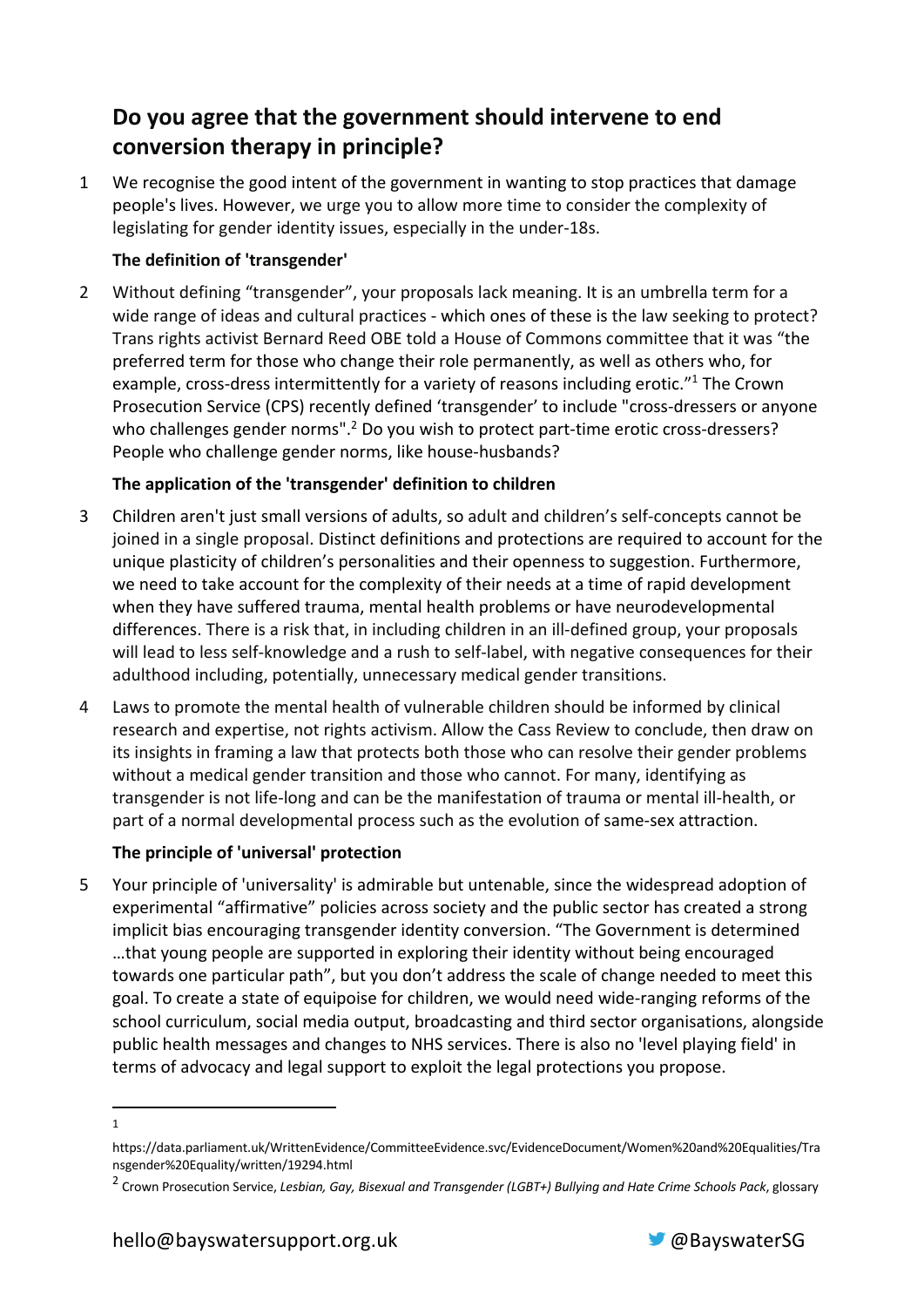#### **The principle of 'questioning'**

6 Your principle of protecting therapy only "for those who may be questioning" is inadequate. Many young people express certainty about gender identities – but later understand that these may have arisen through external influence and as solutions to their own complex life circumstances. A child's certainty might itself be a defence against exploring difficult feelings (such as emergent same-sex attraction), and they may need time and encouragement to develop insight about themselves. The NHS's own guidelines on gender transition highlight that "some identity beliefs in adolescents may become firmly held and strongly expressed, giving a false impression of irreversibility."<sup>3</sup> The Gender Identity Development Service (GIDS) reports that young people "have told us how hard it was to further explore their identities, or consider transitioning back, once they and other people had fought so hard for them to be able to express themselves in a certain way."<sup>4</sup> Therefore, please tread carefully, and wait until the Cass Review has concluded.

#### **Evidence**

7 You must know that the evidence supporting your proposals for transgender conversion therapy is slim in the extreme, as others have pointed out. Yet you have gathered no evidence about the other forms of conversion therapy that we describe in our answers to the consultation.

### **Question 1**

### **To what extent do you support, or not support, the government's proposal for addressing physical acts of conversion therapy? Why do you think this?**

- 8 There's no place for physical violence in society and, when violence is designed to change people's sexuality, beliefs or personality, that ought to be reflected in sentencing.
- 9 However, your proposals do not account for the fact that medical transition can itself inform a child's self-concept of gender. Indeed, the NHS itself tells parents that the treatment "could affect... the way your child perceives their gender identity and how likely they are to change their mind about their gender."5 A Health Research Authority investigation also underlined that puberty blocking "treatment could influence the child's perceived gender identity".<sup>6</sup> An unhappy former patient could legitimately claim that this treatment was a physical conversion therapy. You mention (para 39) that children cannot in any circumstances consent to talking therapy designed to change their gender identity. But if so, how on earth could they consent to medical procedures whose goal that is?
- 10 You should also reckon with how commonly medical gender transition is unsuccessful. What's more, former patients may come to understand that they were never transgender in the first place, but were instead the victim of a conversion - whether by friends and family, clinical



<sup>3</sup> https://www.england.nhs.uk/wp-content/uploads/2017/04/gender-development-service-children-adolescents.pdf

<sup>4</sup> http://gids.nhs.uk/parents#how-can-i-encourage-exploration-and-keep-options-open

<sup>5</sup> GIDS, *Early Intervention Parent/Carer Information Sheet* (November 2018)

<sup>6</sup> https://www.hra.nhs.uk/about-us/governance/feedback-raising-concerns/investigation-study-early-pubertal-suppressioncarefully-selected-group-adolescents-gender-identity-disorders/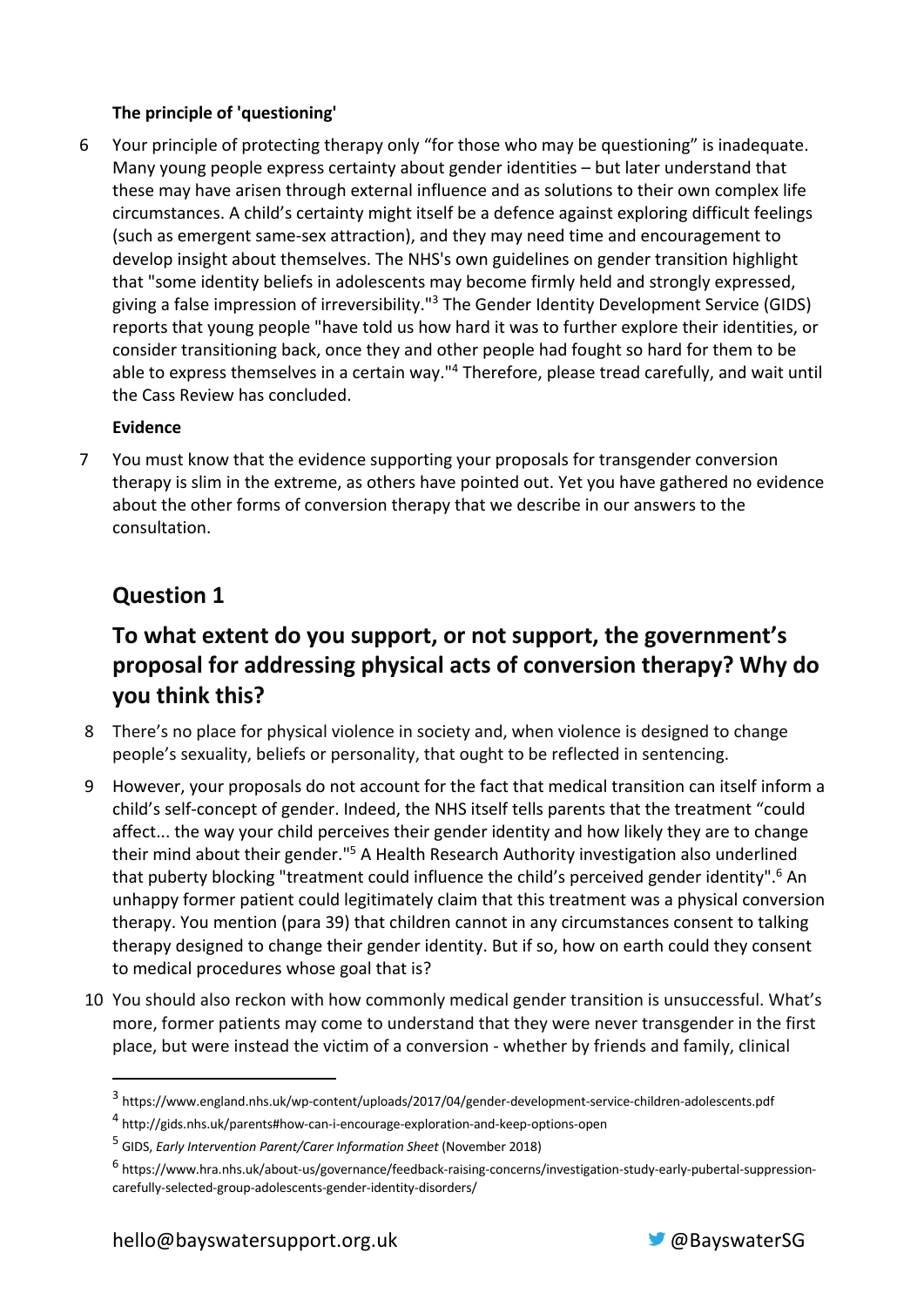staff, well-intentioned transgender rights groups or 'affirming' online communities, or a combination of these. Quite often the detransitioned person comes to realise that they were never transgender, but were in fact same-sex attracted.

- 11 It is common for medical transitions to be abandoned, often due to regret. In a 2021 peerreviewed census of primary care, 20% of gender patients halted the medical process, with half citing regret<sup>7</sup>. These numbers are likely to increase due to the confluence of (1) increasing numbers of adolescents and young adults seeking medical transitions, and (2) the NHS's relaxation of access to irreversible hormones, via pilot study gender clinics that operate on an informed-consent model that does not require the patient to undergo any psychological assessment to evaluate readiness. The unintended harms of this policy will become more common and obvious, and former patients may look for legal redress. Already, UK law firms are advertising for business among former gender patients.<sup>8</sup>
- 12 The UK primary care census offers a short-term view, but it can take years before a medically transitioned individual starts to re-evaluate their transition. In a 2014 population-level study in Sweden, the median time taken to regret was 7.5 years for FtM and 8.5 years for MtF<sup>9</sup>. Two 2021 studies, from the US and Netherlands, have reported regret sooner, at 3.2 and 4.71 years respectively.10 Please ensure that any time limits for bringing criminal proceedings do not deny victims of physical conversion therapy their chance at justice, simply because it has taken them years to recognise what they have suffered at the hands of others. Referring to the growing medicalisation of childhood gender distress, Dr Bernadette Wren, former head of psychology at GIDS, suggests "that in another generation we will have done something which is not regarded as having been wise."<sup>11</sup>
- 13 Your proposals should establish special protections to account for the extra risk of physical gender conversion in childhood, due to: (1) the plasticity of children's personalities, that make a later change of heart and regret inherently more likely than transitions undertaken in adulthood; (2) the doubtful ability of children to themselves provide legal consent for medical transition, making it a risk that consent will be judged to have been invalid; (3) the frequent accomplishing of gender transition using puberty blockers and hormones from GenderGP, a private hormone supplier operating on an inherently unsafe "affirmative" informed-consent basis (meaning there is no defence that a careful assessment of the sort required under NHS treatment guidelines was carried out); (4) the fact that medical transition in childhood involves "experimental" medicines whose effects are little understood, meaning that the treatment strategy is always difficult to justify and, at best, a finely-balanced decision.
- 14 Former patients have written of shortcomings in the assessment process for medical transition. One autistic young woman seen by GIDS undertook a full surgical transition: "I wish I'd just been left alone, I wish I'd never come across transition on YouTube at a time my selfhate for my body was at its highest. I just needed to grow up, in my own body, and get past that rough patch - not feed into an idea that I was internally male."12 She writes that "at 14 I got big sad over being coerced into sexual situations and thought my distress was from



<sup>7</sup> https://www.mdpi.com/2227-9032/10/1/121

<sup>8</sup> https://www.bridgemcfarland.co.uk/gender-affirmation-claims

<sup>9</sup> https://pubmed.ncbi.nlm.nih.gov/24872188/

<sup>10</sup> https://www.tandfonline.com/doi/full/10.1080/00918369.2021.1919479 ; https://pubmed.ncbi.nlm.nih.gov/34665380/

<sup>11</sup> The Times, 21 January 2018

<sup>12</sup> https://twitter.com/mediocredruid/status/1338983601732526080?s=21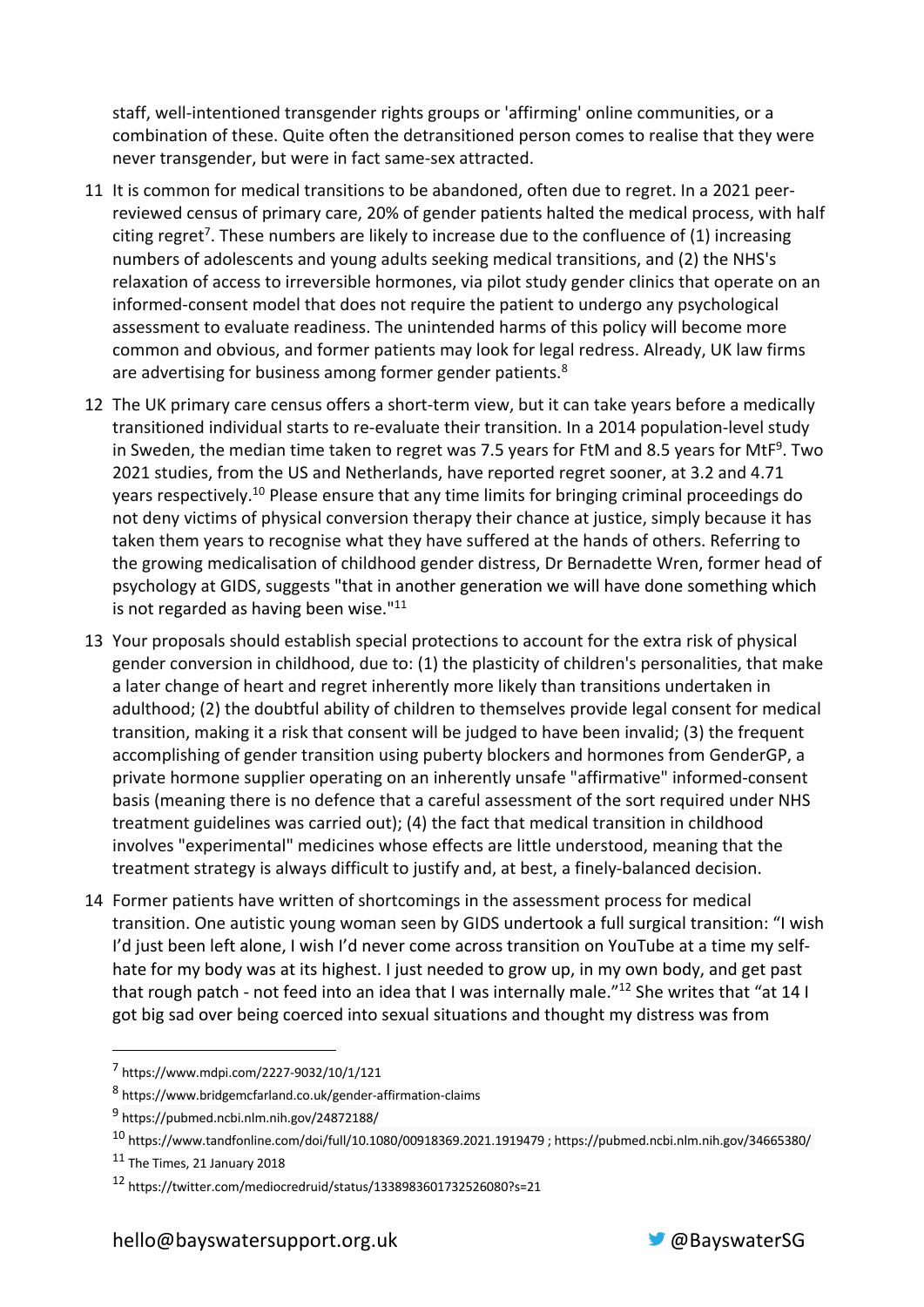'actually being a boy' instead of the fact that I experienced that. Every part of me he touched I ended up hating, and I never made the connection!<sup>'13</sup> We especially draw your attention to this vulnerable young woman's needs, as her unjust treatment by the NHS is a national scandal. Children and young women like her were grossly let down by the medical profession. Why should they be denied redress from the state, if the state's own employees failed to account appropriately for their needs, but instead 'affirmed' them wrongly as transgender? If they had received developmentally-informed care for their trauma and worries about growing up, they might have been spared what turned out to be unnecessary and damaging medical treatment. What redress do your proposals offer them, for physical treatments and surgeries that aimed to convert their gender?

- 15 You're already borrowing ideas from Female Genital Mutilation (FGM) legislation in your proposals. Principles from FGM can be used to build protections for young people who undergo medical gender transitions whose physical and mental harms they only later realise. The Home Office recognises that, as with gender transition, the perpetrators can have good intentions: FGM "is often seen as an act of love, rather than cruelty"<sup>14</sup> and the NHS recognises that it happens "in the mistaken belief that it'll benefit the girl."15 The child, shaped by cultural norms and intergenerational hierarchies, may be unable to comprehend that harm is being done to them, and instead co-operates within the celebratory context.<sup>16</sup> So also with gender transition and conversion.
- 16 A practice such as "Breast-ironing (flattening)" is identical to breast-binding for gender transition, other than the cultural disapproval it attracts. The Metropolitan Police say breastironing is "when young girls' breasts are damaged over time to flatten them and delay their development. Sometimes, an elastic belt, or binder, is used to stop them from growing."<sup>17</sup> The National FGM Centre highlights the health problems that breast binding "due to gender transformation or identity" causes.<sup>18</sup> As consultant breast surgeon John Benson advises, "chest binding should be done under the supervision of a GP or practice nurse....Binding can affect breathing and can also exacerbate any musculoskeletal condition. If adults wish to change their body, with the knowledge of the physical risks that entails, that is their choice, but we should think very carefully about guidelines for the under-18s."<sup>19</sup> Those who participate in breast-ironing are complicit in what the Metropolitan Police calls "a form of child abuse". But why aren't those who are complicit in breast-binding? We suggest that when an organisation supplies breast binders to a child, that child's right to health under article 24 of the UNCRC is placed at risk.<sup>20</sup> Where it is done in a manner intended to evade parental knowledge (as two registered charities have reportedly done<sup>21</sup>) this would additionally be

- <sup>17</sup> https://www.met.police.uk/advice/advice-and-information/caa/child-abuse/breast-ironing-flattening/
- <sup>18</sup> https://nationalfgmcentre.org.uk/breast-flattening/



<sup>13</sup> https://twitter.com/MediocreDruid/status/1483834577735106564?s=20 14

https://assets.publishing.service.gov.uk/government/uploads/system/uploads/attachment\_data/file/783684/FGM\_The\_Fact s\_A6\_v4\_web.pdf

<sup>15</sup> https://www.nhs.uk/conditions/female-genital-mutilation-fgm/

<sup>16</sup> https://bmcpublichealth.biomedcentral.com/articles/10.1186/s12889-020-09183-6

<sup>19</sup> https://www.thetimes.co.uk/article/scout-chiefs-accused-over-transgender-self-harming-with-support-for-chest-binding-23f33sgjk

<sup>20</sup> https://www.childrenscommissioner.gov.uk/report/guide-to-the-uncrc/

<sup>21</sup> https://www.dailymail.co.uk/news/article-6450485/Trans-activists-send-free-breast-binders-13-year-olds.html ; https://twitter.com/JamesEsses/status/1461964405877485568?s=20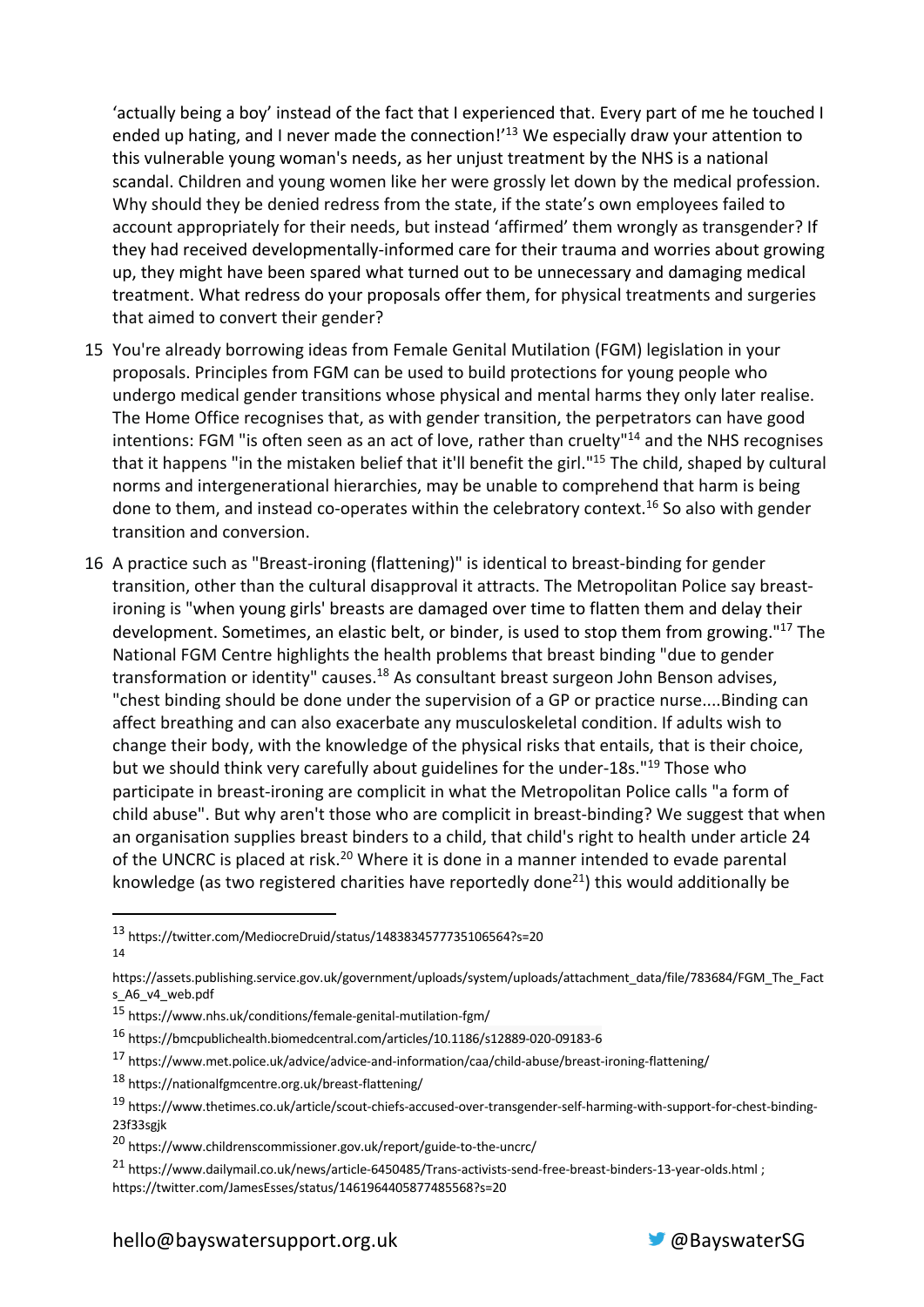understood as an intention to breach the child's right to a family life under article 16 of the UNCRC.22

17 As CPS guidance makes clear, a child's consent does not mean a crime is not being committed: "in a family context, it may be that the victim consented because of a shared belief in the need to undergo the practice, or because the victim agreed to what the family proposed, or the family aided and abetted the flattening. Prosecutors should challenge the raising of consent as a possible defence: it is not possible to consent to an assault where the injury caused is more than transient and trifling. Responsible adults who aid and abet a girl, as the victim, in breast flattening, should also be considered for investigation and prosecution."<sup>23</sup> NHS safeguarding guidelines also highlight that the parent may have an unhealthy commitment to a child's gender transition: "GIDS clinicians may become concerned about a parent/carer or other significant adult being overly-invested in the child's gender identity and being the main driving force behind the child's social and medical transition."<sup>24</sup> Please account for this circumstance in your proposals.

### **Question 2**

**The government considers that delivering talking conversion therapy with the intention of changing a person's sexual orientation or changing them from being transgender or to being transgender either to someone who is under 18, or to someone who is 18 or over and who has not consented or lacks the capacity to do so should be considered a criminal offence. The consultation document describes proposals to introduce new criminal law that will capture this. How far do you agree or disagree with this?**

- 18 We strongly disagree with this proposal. Proposals to criminalise talking therapy will have a chilling effect on legitimate efforts to help children overcome their distress about gender, leading to further distress and unnecessary medical procedures. We strongly oppose these proposals and ask that the government think more carefully about framing a law on talking therapy, as well as consulting with us and other stakeholders.
- 19 There is already a significant bias within CAMHS services, not to explore children's gender identity problems for a variety of reasons, including lack of confidence how to proceed, a belief that it is not the job of CAMHS services (due to GIDS being a monopoly tier 4 service within NHS England) and misplaced ideas about the benefits of 'affirming' the transgender identity. By 'affirming', we mean taking it wholly at face value, without curiosity to explore and reflect on its meanings for the child, thus consolidating in the child's mind that they are indeed 'in the wrong body' and likely in need of a medical transition. In the experience of the parents in our group, affirming the transgender identity of a young person being seen by CAMHS does not produce a mental health benefit, and can be associated with a steep decline



<sup>22</sup> https://www.childrenscommissioner.gov.uk/report/guide-to-the-uncrc/

<sup>23</sup> https://www.cps.gov.uk/legal-guidance/so-called-honour-based-abuse-and-forced-marriage

<sup>&</sup>lt;sup>24</sup> GIDS Safeguarding Standard Operating Procedure v1.0, November 2019, pp. 9-10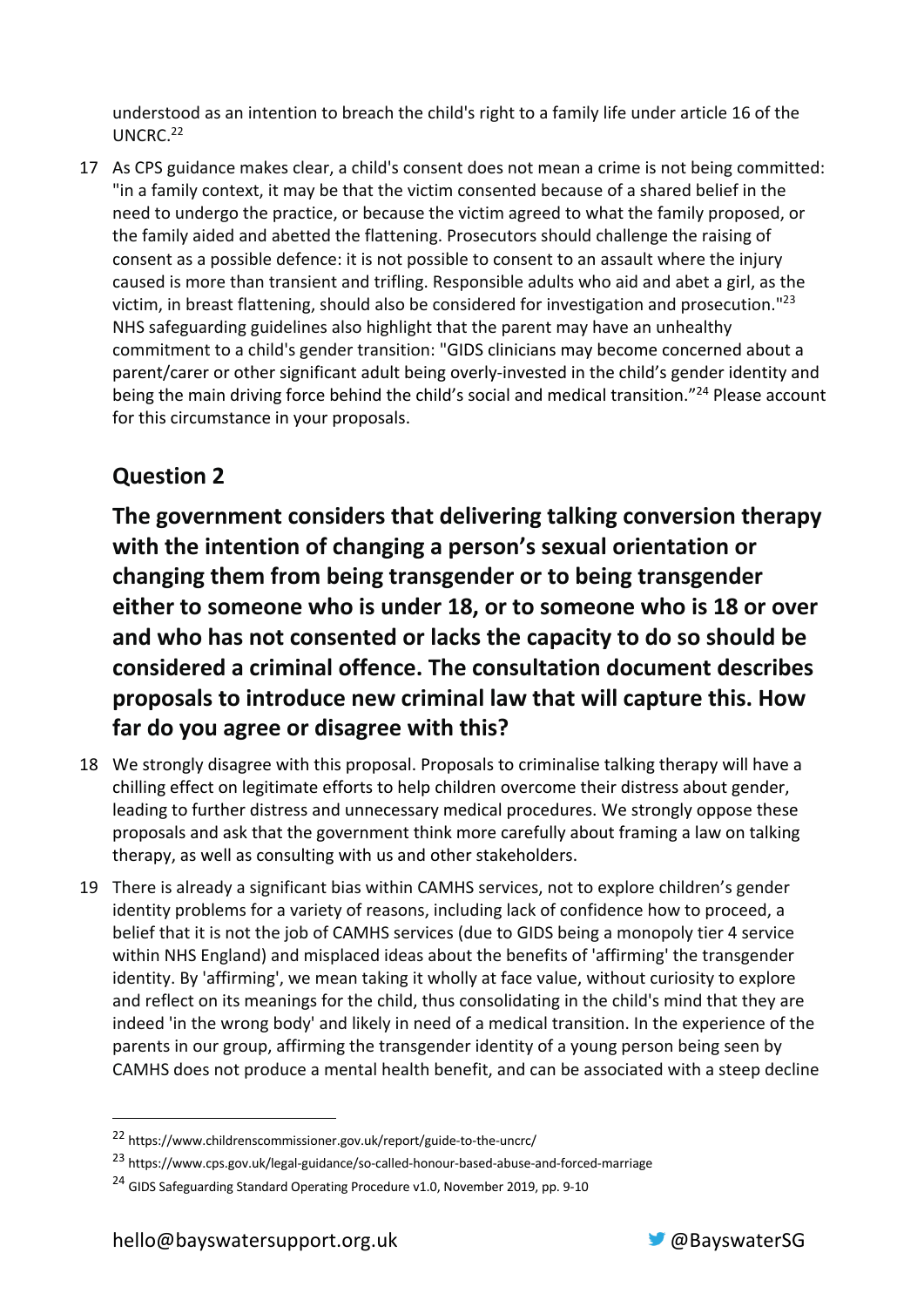in their mental state or mood. GIDS therapists have also published on the good outcomes for children who have taken part in careful therapeutic exploration.25

- 20 There is a risk that parents, teachers or therapists who do not automatically 'affirm' a transgender identity when engaging with children will be suspected of conversion therapy, because affirmation has been so widely promoted by advocacy groups. Anything that makes clinicians even more wary of exploring this clinical problem is unwelcome. This, in turn, will reduce the number of therapists willing to work with children and act in their best interests, while considering the needs of the whole child - not just addressing one single issue. Our children need protection from the idea that they have been 'born in the wrong body' and often have complex mental health issues in addition to their gender dysphoria.
- 21 Your proposal "must not result in interference for professional psychologists, psychiatrists, psychotherapists, counsellors and other clinicians and healthcare staff providing legitimate support for those who may be questioning" their gender identity (para 35). But there is a wealth of evidence already that advocacy groups like Stonewall misrepresent The Equality Act 2010 to advance their own goals within public sector organisations. Why would they do any differently here?<sup>26</sup> The Equality Act is routinely mis-used in organisations' transgender guidance documents, as if it endorses 'affirmative' policies. Any training and guidance for schools on this topic will need to be clear on the actual law.
- 22 The proposal aims to protect therapists working with patients "who may be questioning if they are LGBT" (para 35). What if they are not questioning, but equally in need of therapy? Young children may be convinced of and committed to their beliefs about themselves, but these may change over time or through psychological exploration. People who underwent gender transition as young adults, and later underwent a second transition back to their original gender role, talk of having been absolutely certain that transition was right for them. However, they subsequently came to regret it, and wish that they'd had an opportunity for careful exploration - an had been challenged more.
- 23 The proposal fails to distinguish between LGB conversion and gender identity conversion. The likelihood that children are being transitioned who would otherwise have grown up to be same sex-attracted adults has been recognised for years by GIDS clinicians and was described in testimony to the 2021 Sonia Appleby safeguarding case.
- 24 Your assessment "that no form of conversion therapy is consistent with the existing regulatory standards of statutory healthcare professionals" offers us no comfort, given the highly contested 'Memorandum of Understanding' v. 2, which has already created a chilling effect among therapists and is currently subject to legal challenge.
- 25 One (presumably unintended) consequence of your proposal could be that a school teacher could be imprisoned for up to five years if they have caused a pupil a "psychiatric injury" (para 43) by encouraging the child to change their gender identity - something that happens in schools throughout the country. Under your proposals, the facts of teaching – they are paid, work on a repetitive basis, have a clear power imbalance with pupils, and work with children (para 44) – would increase the seriousness of their offence. Parents in our group routinely report that a school's teaching on gender identity has encouraged a vulnerable pupil (eg with an autism diagnosis, or with an adverse childhood experience) to make sense of themselves as



<sup>25</sup> https://journals.sagepub.com/doi/abs/10.1177/1359104518825288

<sup>&</sup>lt;sup>26</sup> https://www.thetimes.co.uk/article/stonewall-gave-bad-advice-to-university-in-free-speech-row-z6b27idkh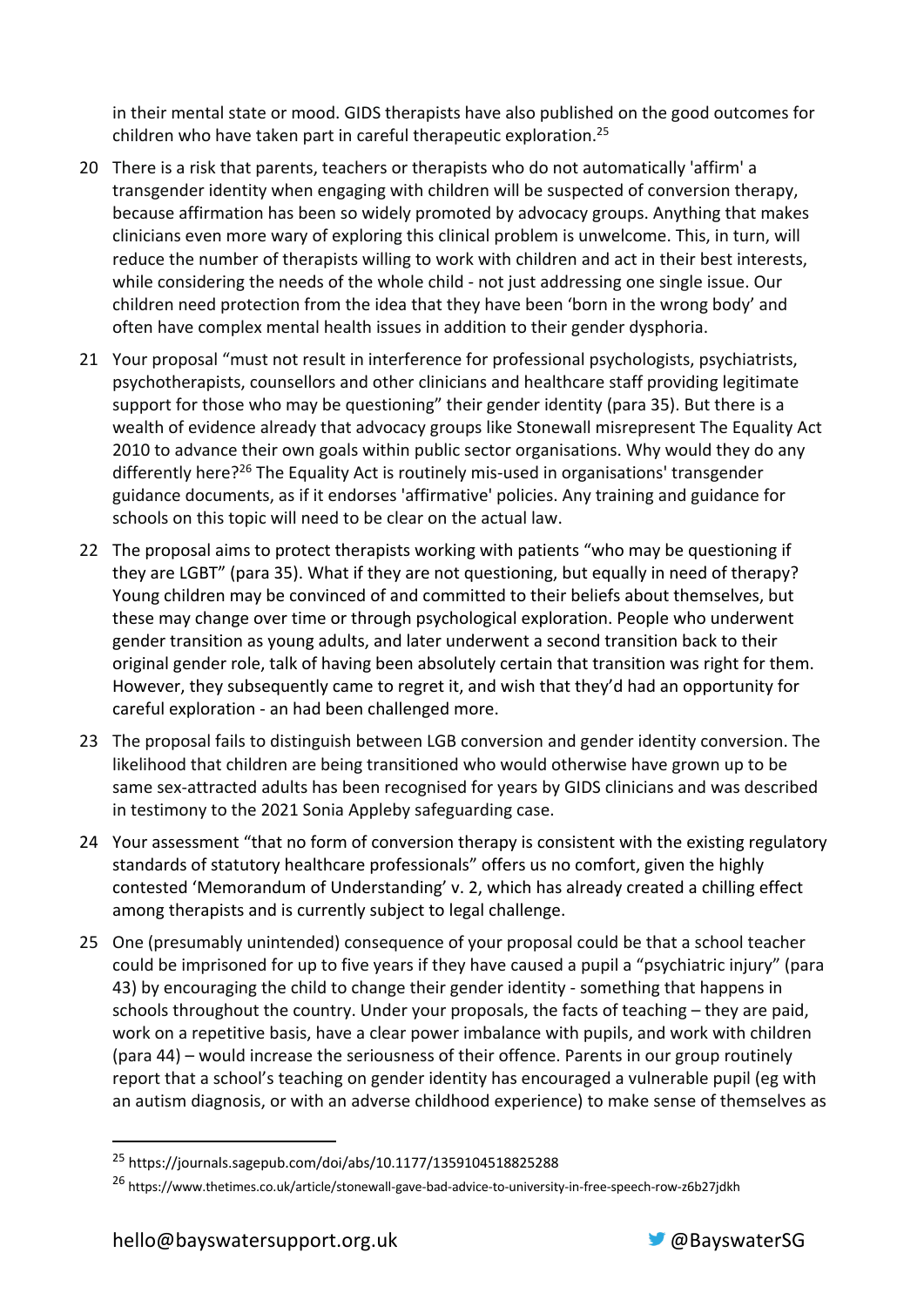transgender. This is done by reframing their life problems, bodily discomfort, sense of otherness or discontent through the concept of gender identity:

"It all happened very quickly and very unexpectedly after teaching at school during year 7&8. As far as I can understand, the children were encouraged to question the boundaries of their sexual identity as well as their gender identity. Her friendship group of eight girls all adopted some form of LGBTQ identity - either sexual identity or gender identity. My daughter's mental health has deteriorated so quickly, to the point of self-harm and some of the blame was put onto me for not being encouraging enough of my daughter's desire to flatten her breasts and for puberty blockers."

"Our daughter told me when she was 13, about to start Year 9 (August 2019), that she wasn't sure she was a girl. What I didn't know until six months later (March 2020) was that she had been to a presentation at school by an adult trans person two weeks before her declaration. She did, later, tell my husband about this: the trans person's life had been very hard, until they transitioned...when all their problems melted away. A teacher told me this person had been sent by an agency called Diversity Role Models (which officially stands for all types of diversity, but mainly seems to concentrate on trans.)"

"My year 8 daughter was advised by her teacher (who ran LGBT club) on what name to choose before coming out, and was then praised as 'brave' for her classroom declaration. This was all done without our knowledge, and shortly before her autism diagnosis, so it was by definition not developmentally-informed."

"Our head teacher admitted they have transitioned pupils without telling parents and they only told us because they thought we'd go along with it. The school down the road never tells parents."

26 Online forums where teenagers discuss their personal problems, including whether they are same-sex attracted or transgender, may constitute talking conversion therapy. Some of these are highly specialised. For example, one leading LGBT charity operates a forum for children as young as 12 to mingle with young adults. Concern has been voiced within the charity that this forum operates as a vehicle for conversion therapy, with one mum writing on its parenting forum in 2021 that: "We've talked about the youth forum [with my child]... I'm worried about them getting maybe encouraged in a direction they don't necessarily want to go in." How will the Government's proposals ensure that forums such as these don't serve as platforms for talking conversion therapy?

### **Question 3**

### **How far do you agree or disagree with the penalties being proposed?**

27 We strongly disagree. As mentioned already, we feel that the threat of a criminal record (not to mention a prison sentence) will deter many well-motivated people from wanting to get involved positively in children's welfare. It will also be abused by less well-motivated people, who will misuse the risk of a criminal investigation to get their way.

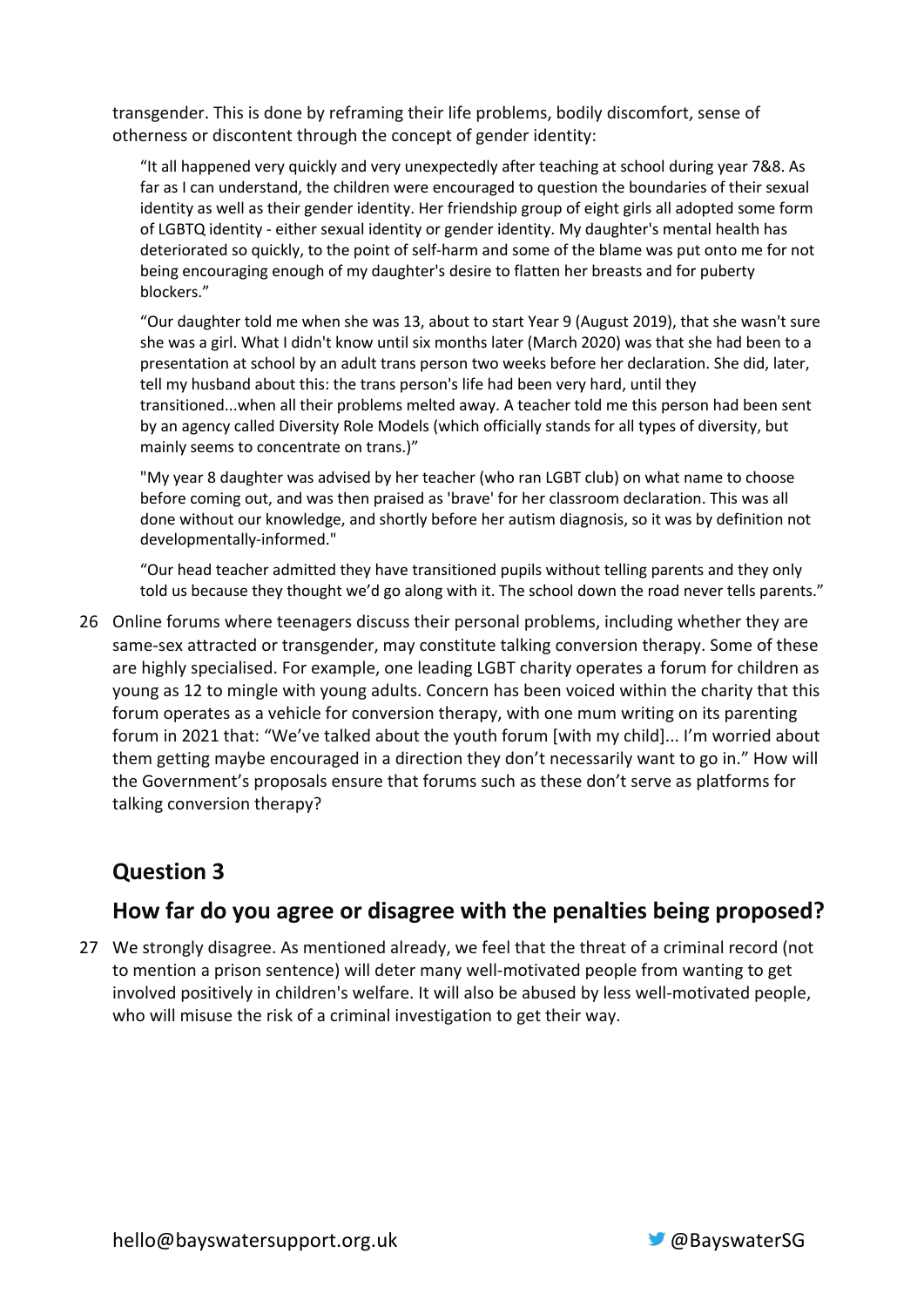## **Question 4**

## **Do you think that these proposals miss anything? If yes, can you tell us what you think we have missed?**

- 28 You have overlooked the capacity for social transition in early childhood to represent a gender conversion. It can foreclose the process of reflection necessary to make life decisions and can itself shape a child's identity. Please consider that it should come under the Serious Crime Act 2015 s.76 of controlling or coercive behaviour in a family relationship, which you mention is guiding your proposal on talking conversion therapy. The CPS guidance on s.76 states that an offence occurs when there is a "substantial adverse effect" on the child's usual day-to-day activities, which may include "changing the way someone socialises", "a change in routine at home", and "taking control over aspects of their everyday life, such as … what to wear". The "victim may not be aware of, or ready to acknowledge" the abuse. $^{27}$  This describes social transition in early childhood.
- 29 What chance has that young child had, to explore their sense of gender when the adults close to them have signalled so clearly their own beliefs that they are "in the wrong body". To what extent is this even the child's deed, given the huge power imbalance and the controlling role of adults? The child cannot have properly consented to this process of gender conversion. The UK Government advises that: "Children and young people may be subject to undue influence by their parent(s), other carers... and it is important to establish that the decision is that of the individual."28 CPS guidance on FGM states that "Prosecutors should challenge the raising of consent as a possible defence: it is not possible to consent to an assault where the injury caused is more than transient and trifling."<sup>29</sup> The issue of consent in early childhood social transition is a live problem for the NHS, highlighted by the Director of GIDS, Dr Polly Carmichael: "In the UK, we're seeing much younger people socially transitioning. But sometimes it then becomes almost impossible for them to think about the reality of their physical body. They are living totally the gender they feel they are, but of course their body doesn't match that, and it becomes something that can't be talked about or thought about. Clearly, it then becomes quite difficult in terms of keeping their options open and ensuring fully informed consent for any appropriate physical interventions."<sup>30</sup> The GIDS safeguarding manual describes how "GIDS clinicians may become concerned about a parent/carer or other significant adult being overly-invested in the child's gender identity and being the main driving force behind the child's social and medical transition - perhaps as a means of managing their own needs and/or being unable to tolerate the uncertainty and complexity of their child's gender-related needs. This may include concerns relating to Fabricated or Induced Illness (FII)."31
- 30 Many parents can have well-intentioned but misplaced ideas about gender identity developments in childhood, which lead them to socially transition their child at a very young age. This is often based on nothing more than the child's preference for clothing and toys



<sup>27</sup> https://www.cps.gov.uk/legal-guidance/controlling-or-coercive-behaviour-intimate-or-family-relationship

<sup>&</sup>lt;sup>28</sup> Department of Health, Reference Guide to Consent, 2nd ed, p. 34, para 12

<sup>29</sup> https://www.cps.gov.uk/legal-guidance/so-called-honour-based-abuse-and-forced-marriage

<sup>30</sup> The Times, 29 August 2015

<sup>31</sup> GIDS Safeguarding Standard Operating Procedure v1.0, November 2019, pp. 9-10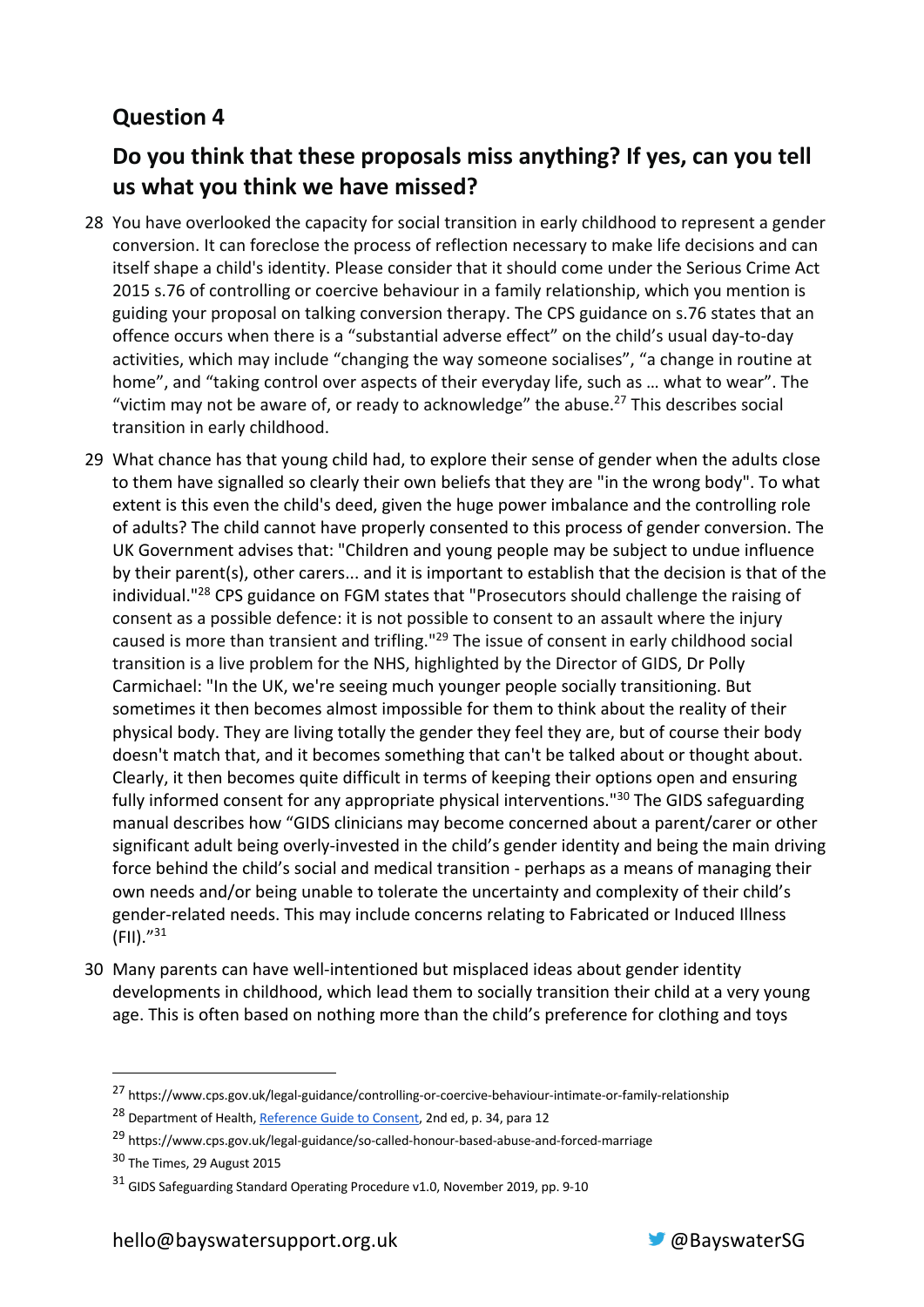typically marketed at members of the other sex. Below is a selection of statements published by parents on the parent forum of a leading LGBT charity:

"our youngest is 10 (AMAB) and has always identified more with female clothes, toys etc and dresses as a girl at home. More recently they have become aware of LGBTQ terms and has said they would like to be a girl"

"As our six-year old is non-binary I am looking into the possibility of formally recognising zer gender."

"My daughter is six. She was AMAB but transitioned when she was 4 and when she started school etc it was as a girl, which felt nice and seamless."

"My 7-year old FTM son told me and my husband he was actually a boy in the wrong body about a month ago. He was always a 'tomboy' so not a massive shock."

"I'm 100% supportive and loving towards my daughter who told us how she felt just after Xmas although it didn't come as a massive shock to us as from a young age she has always been into girls toys, clothes etc."

"my oldest, who is about to turn 6, was assigned male at birth but has been living as a girl for just over a year. Luckily she started living as a girl before she started school, as we held her back a year... we have since had a diagnosis of autism"

Clearly, the life chances of such children may be compromised if parents and carers don't hold space for uncertainty and future change, but instead treat them in every way, at home and school, as if they are members of the opposite sex.

- 31 Gender clinicians and leading transgender-rights campaigners agree on the risks of early social transition. The Dutch pioneers of gender dysphoria healthcare for children and adolescents are highly sceptical of its safety, precisely because it inhibits children from expressing their feelings and can itself shape the child's development. "A childhood transition has an effect by itself and influences the cognitive gender identity representation of the child and/or their future development….transitioned children may repress doubts about the transition out of fear that they have to go through the process of making his or her desire to socially transition public for a second time. Our qualitative findings are in support of the idea that children may struggle with changing back to their original gender role, because they dread being teased or excluded by their peers if they would revert to their original gender role. We found that for one natal girl, this struggle to go back to the female gender role took a period of nearly two years.'32 Eminent trans rights activists Terry and Bernard Reed OBE, US gender clinician Norman Spack and Dutch gender clinician Petty Cohen-Kettenis, collectively echo the same concern: "for children who are clearly prepubertal, it is strongly recommended that the change of gender role is delayed because in so many the gender variance will remit. It is difficult to overcome the social impact of a change of gender role, especially in school."<sup>33</sup>
- 32 Adults can also make it more difficult for children to explore their gender issues, simply by advocating for their right to socially transition. GIDS cautions that children "have told us how hard it was to further explore their identities, or consider transitioning back, once they and other people had fought so hard for them to be able to express themselves in a certain way."<sup>34</sup> As the GIDS Director, Dr Polly Carmichael, has commented, "If a lot has been invested



<sup>32</sup> Thomas Steensma, 2013, pp. 115, 150-1

<sup>33</sup> GIRES, Medical care for gender variant young people: Dealing with the practical problems, 2008, p. 4

<sup>&</sup>lt;sup>34</sup> GIDS, Advice for Parents and Carers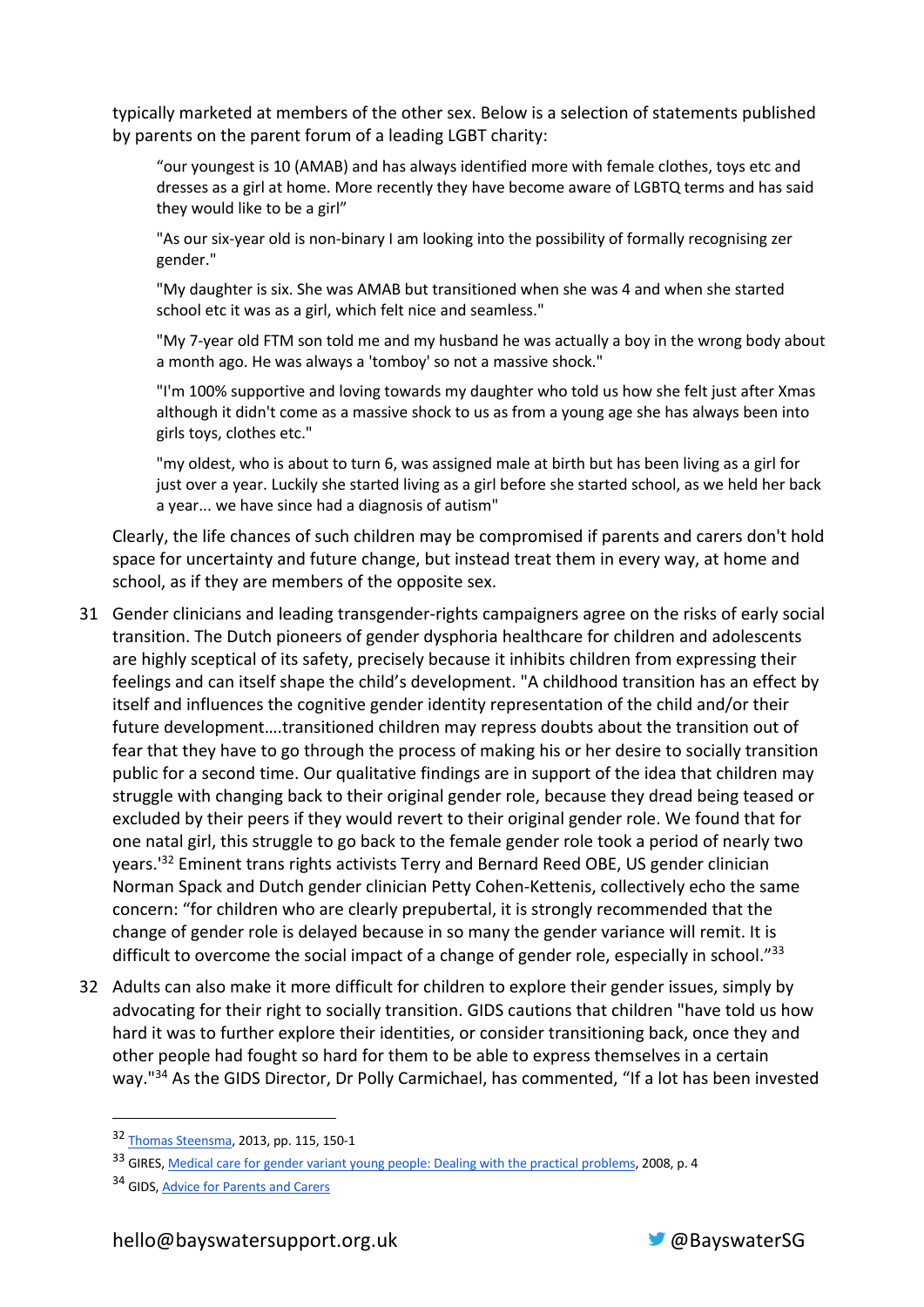in living in a gender role, then, potentially, it is difficult for young people to say: 'Well, actually I don't feel like that anymore."<sup>35</sup> As medical ethics specialist and long-time campaigner for puberty blockers, Professor Simona Giordano, explains: "The worry is that social transition may make it difficult for children to de-transition and thus increase the odds of later unnecessary medical transition."36

- 33 The Equalities and Human Rights Commission (EHRC) may itself be an unwitting agent for conversion therapy within schools. Under its 2014 technical guidance, $37$  a child can hardly have a discussion at home about their gender identity, without their school determining that they now have the protected characteristic of gender reassignment. Although the law's intention is merely to protect such children from discrimination on the basis of their transition, teachers and other adults in authority then implicitly signal to the child that they consider them to have undergone a gender transition, which may then foreclose the child's exploration – they may simply have had a conversation without having made any final decision – and place a developmentally inappropriate expectation them to act according to the school's understanding of what this identity involves. Dr Bernadette Wren, formerly Associate Director of GIDS, has voiced concerns that schools' expansive approach is not in children's best interests. She explains that GIDS is "more cautious about early social gender identity… Schools might wait for the parents to approach them before changing things like names in the register, uniforms, pronouns, toilets, sports. If a school just gets a whisper of a child who may be querying their gender and within minutes they are doing everything to make sure that child is regarded as a member of the opposite sex right from the word go, that may not be the best for that child."38 Under the guidance, a child will have the protected characteristic of gender reassignment once they make their "intention known to someone, regardless of who this is (whether it is someone at school or at home, or someone such as a doctor)". This is the case if they have merely "proposed to undergo gender reassignment even if he or she takes no further steps" or if "there is manifestation of an intention to undergo gender reassignment, even if he or she has not reached an irrevocable decision." Gender reassignment is "a personal process" that "may simply include choosing to dress in a different way".<sup>39</sup> No allowance for age is made. As part of your proposals, please ask the EHRC to review its 2014 technical guidance to ensure it is not unwittingly encouraging conversion therapy within schools. We also encourage schools to obtain insurance to deal with legal challenges brought by former pupils who feel they suffered conversion therapy.
- 34 In any guidance that accompanies the conversion therapy law, we ask you to explicitly identify that the social gender-transition of children below secondary school age is a far-reaching psychosocial intervention that carries a heightened risk of gender identity conversion and must therefore be approached with caution. It should be undertaken with guidance from mental health clinicians, and with the wider professional network being alive to the safeguarding dimension. Parents should be made aware of its experimental nature and of the risks and harms, as well as potential benefits.



<sup>&</sup>lt;sup>35</sup> The Guardian, 12 September 2015

<sup>36</sup> https://jme.bmj.com/content/45/10/654

<sup>37</sup> https://www.equalityhumanrights.com/en/publication-download/technical-guidance-schools-england

<sup>38</sup> The Sunday Times, 21 January 2018

<sup>&</sup>lt;sup>39</sup> EHRC Technical Guidance, 2014, paras 5.113, 5.114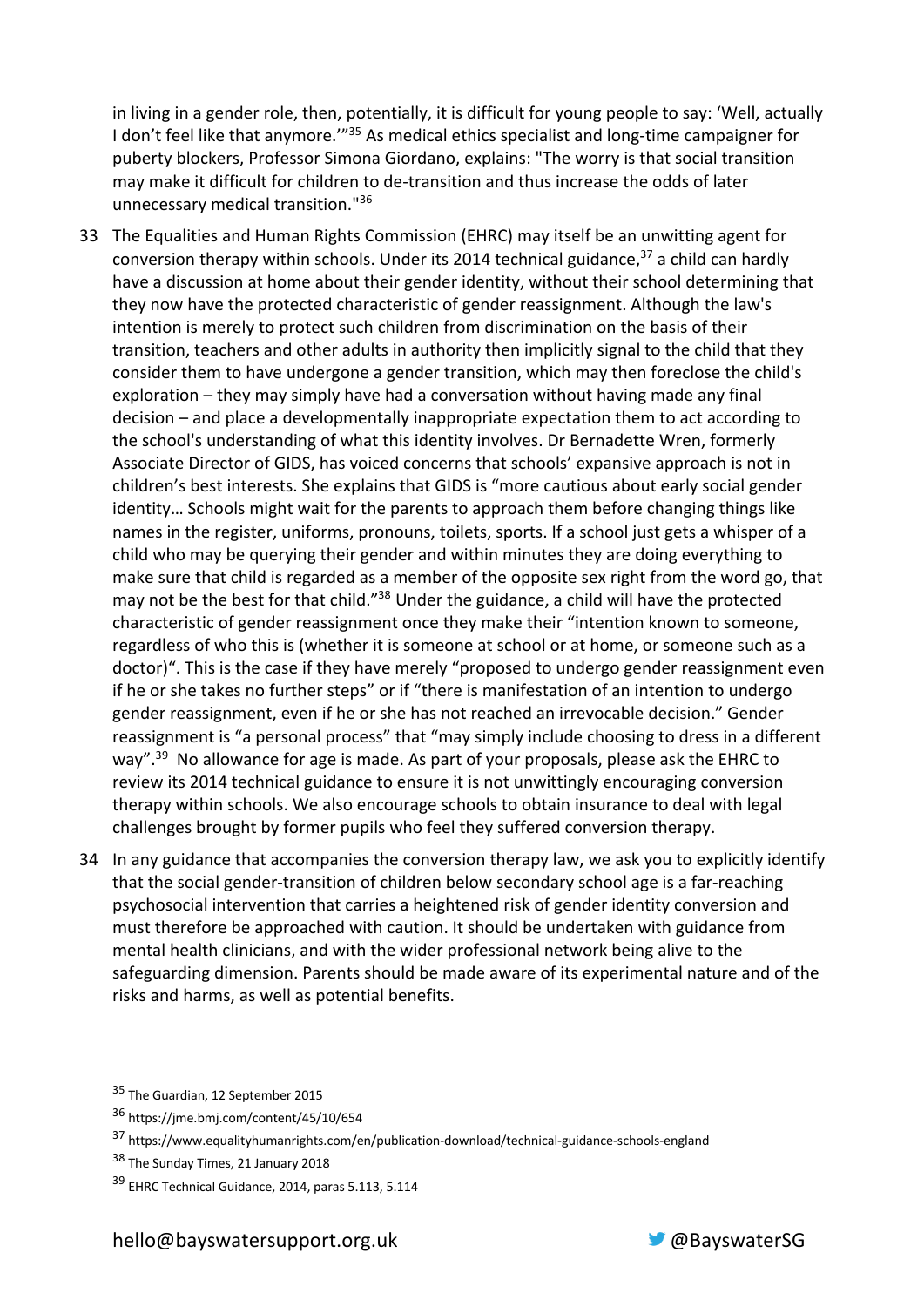## **Question 5**

## **The government considers that Ofcom's Broadcasting Code already provides measures against the broadcast and promotion of conversion therapy. How far do you agree or disagree with this? Why do you think this?**

- 35 We disagree that the Broadcasting Code protects young people because they hardly watch broadcast television. According to BARB, the 4-15 and 16-24 age groups watch the least TV of any age.<sup>40</sup> 16-24 year olds now spend only a quarter of their viewing time on broadcast TV: YouTube and Subscription Video On Demand both exceed live TV consumption.41 Thus, the adequacy or otherwise of Ofcom's Broadcasting Code is irrelevant for the population whose life chances you are seeking to protect.
- 36 We already know the harms of much internet content for adolescents Facebook's own internal research describes it.<sup>42</sup> The dangers to vulnerable adolescents of some social media use is clear from the tragic deaths of Molly Rose and Frances-Rose Thomas.<sup>43</sup> Researchers are now identifying specific mental health problems caused by exposure to TikTok.<sup>44</sup> Parents in our group have children who have been caught up in self-harming groups and other forms of exploitation, which have involved the police. We are at the sharp end of this problem, hoping our children don't become the next victim in the news.
- 37 We welcome your commitment (in para 65) to tackle conversion therapy in the Online Harms Bill, but it is unclear what you are proposing. This should be a major focus of your efforts to end conversion therapy for under-18s. Critical to the success of any regulator enforcing a duty of care on internet companies will be that regulator's independence from any particular political or theoretical understanding of gender identity.
- 38 The government should learn from experience in tackling Covid vaccine misinformation to devise ways to reduce the plentiful online misinformation about the risks, benefits and quality of evidence relating to medical transition. The government should enforce responsible standards of accuracy and balance on internet companies hosting misleading content on this topic, given its clear potential to influence young people who later undergo medical gender transition.45
- 39 The internet has long been used to radicalise the marginalised, and helped to popularise many new beliefs and theories. The more than 4000% rise over the past decade of females who have come to believe they are boys has coincided with the rise of social media. Many young people who have adopted a transgender identity at a vulnerable point in their lives describe the key influence of social media. One woman wrote: "Had I not been exposed to the cultish mindset of Tumblr's transactivists at a vulnerable phase of my life, I would not have become



<sup>40</sup> https://www.barb.co.uk/insight/what-people-watch-viewing-by-age-group/

<sup>41</sup> https://www.ofcom.org.uk/\_\_data/assets/pdf\_file/0023/222890/media-nations-report-2021.pdf

<sup>42</sup> https://www.theguardian.com/technology/2021/sep/14/facebook-aware-instagram-harmful-effect-teenage-girls-leakreveals

<sup>43</sup> https://mollyrosefoundation.org/ ; https://www.theguardian.com/uk-news/2021/oct/06/teenager-with-autism-died-afterreading-about-suicide-on-school-ipad

<sup>44</sup> https://www.psychologytoday.com/us/blog/its-catching/202110/the-girls-who-caught-tourettes-tiktok

<sup>&</sup>lt;sup>45</sup> Xiny Lee, A qualitative study exploring transgender youths' experiences of using social media (Essex University, 2017)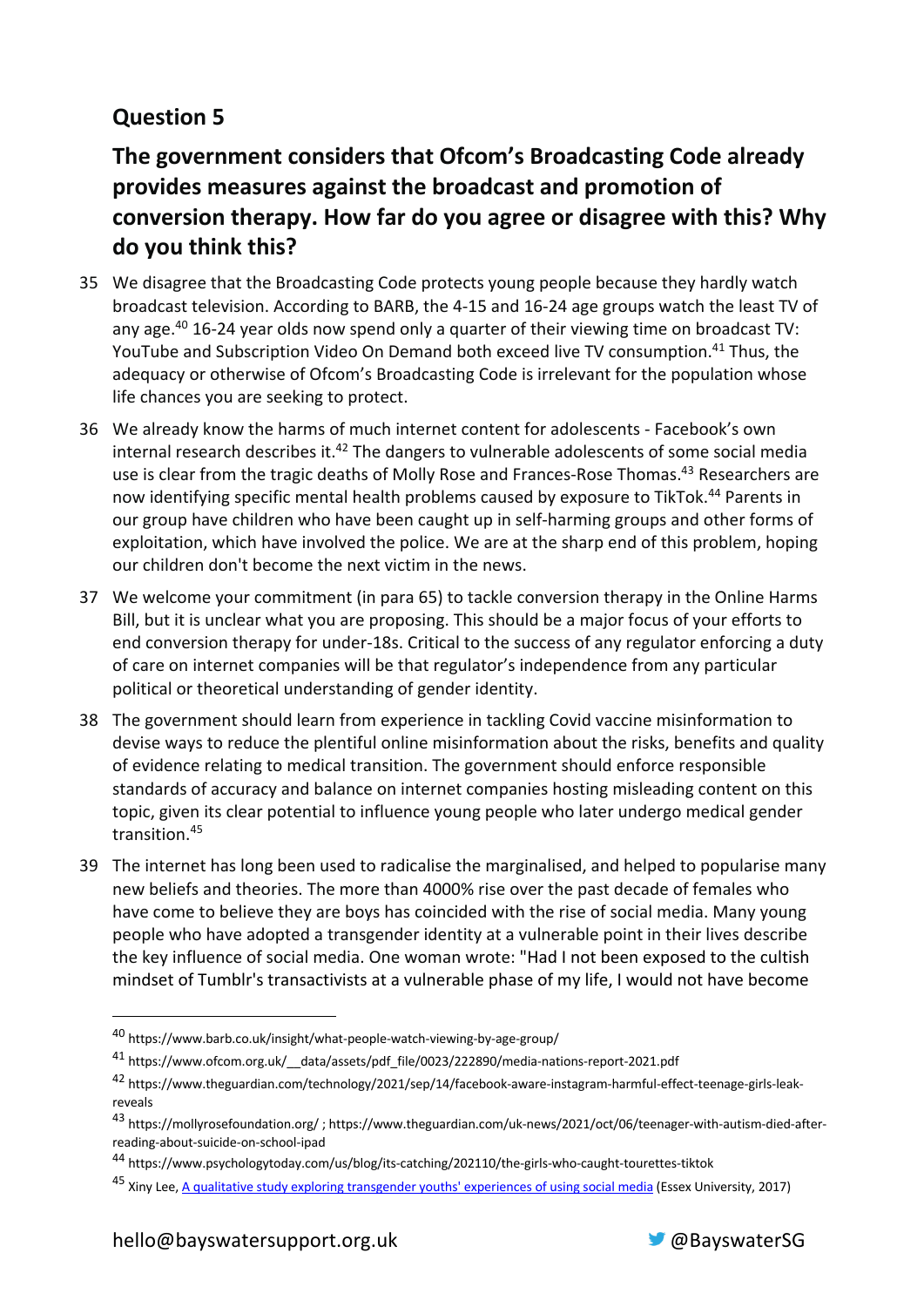absorbed by a desire to permanently change my body. The tendency of these people to indiscriminately 'affirm' gender identities is dangerous and incredibly harmful to young women who feel uncomfortable with themselves because of the way society treats females."46

### **Question 9**

**The consultation document describes proposals to introduce conversion therapy protection orders to tackle a gap in provision for victims of the practice. To what extent do you agree or disagree that there is a gap in the provision for victims of conversion therapy?**

40 We strongly agree.

## **Question 10**

## **To what extent do you agree or disagree with our proposals for addressing the gap we have identified? Why do you think this?**

- 41 Your proposals leave an important gap wide open: overseas conversion therapy is already being practiced on children. A private supplier outside the UK is providing hormones and blockers, locking children as young as 9 into a transgender identity. This exploits families' trust, and leads to medical harm. Please incorporate this scenario into your plans for protection orders.
- 42 One internet hormone supplier, GenderGP, operates outside the UK and beyond all UK healthcare regulation. It is owned by a Hong Kong-registered company, Harland International, whose owners are a Belize entity. The founder and guiding figure of GenderGP is a former GP, Dr Helen Webberley, who was suspended by the GMC and has a criminal conviction for her gender work. Yet, while it operates outside the UK, GenderGP has many customers within the UK. These include many parents who are members of Mermaids UK, including those who obtained prescriptions from GenderGP for puberty blockers when their children were aged only 9 or 10, in circumstances that are plainly unsafe and compromised their children's rights.
- 43 In order to circumvent NHS treatment protocols for gender dysphoria, and the careful assessment and monitoring processes required in the NHS contract, GenderGP employs a Romanian prescriber. This person issues prescriptions outside the UK for puberty blockers and cross-sex hormones, which are then sent to customers within the UK. The decision to issue the prescription is made following 'information gathering' by a therapist working within the UK, who will talk (in person or online) to the customer, also in the UK. The prescriptions are then posted back to the UK and the parent has to find a UK pharmacy willing to dispense the puberty blockers or hormones. Thus, although the victim does not need to leave the UK, the critical part of this conversion practice – the prescription – happens overseas.



<sup>46</sup> 'Why are so many teenage girls appearing in gender clinics?', *The Economist*, 1 September 2018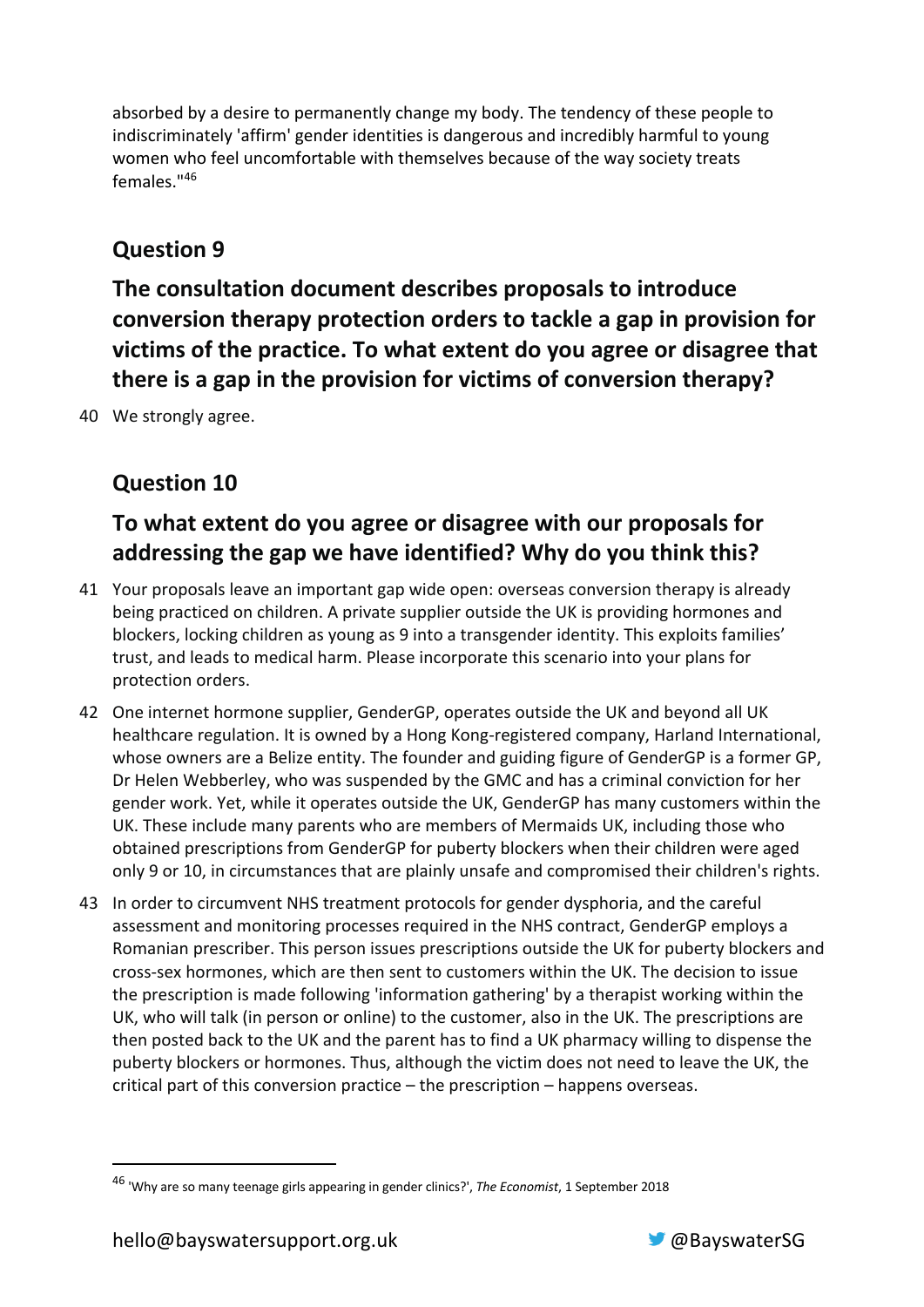44 To make clear that these prescriptions facilitate conversion practices, below are five stories published on the parenting forum of an LGBT charity. These show that hormones and blockers are being misused to fix children aged as young as 9 into a gender identity before they have a chance to explore the matter adequately:

*Parent 1*: "My son (FtM) is going to be 16 soon. Recently we have noticed some changes in him that are starting to cause us some concern ...After speaking to him this morning, he has admitted to me that he's not sure who he is anymore. He has said that some mornings he wakes up and his brain tells him he's a girl and this makes him angry but other mornings he wakes up and his brain tells him he's a boy and this just makes him feel confused. He has said that he is attracted to boys but that he has previously been attracted to girls so he's now unsure of his sexual preference as well as his gender identity". Two weeks later: "we have just signed our son up to work with GenderGP" and five weeks after that: "He's also just started on testosterone".

*Parent 2*: "he has started puberty (10 years old in September) so we went private. We've done all the tests and he will start blockers before the end of June." A week later: "[he] doesn't yet have any mental issues".

*Parent 3*: "I have an 11-year old who has only told me a week ago that she is a he." Five weeks later: "I've signed up with GenderGP"; and the day after: ""My child is 11 so is going on blockers... You can pay more for counselling which I have not asked for because my child is not in a place yet where they will talk to someone."

*Parent 4*: "My youngest son is the reason I am here, he is 10... He has recently come out to me as transgender (he was assigned female at birth)". Four weeks later: "I heard of GenderGP through this group and have signed up with them and the blockers are now ready to be delivered (it all happened so quickly)".

*Parent 5*: "Our child came out as trans to us in January - not a huge surprise. He is 11 years old and has now transitioned at school and we are all using new name and pronouns. We ... are going down the genderGP route for puberty blockers as we want him to start as soon as possible."

- 45 Separately, many young people in the UK engage in discussions online with adults based overseas, who seek to persuade them to adopt a transgender identity, and to set aside any questions or confusions they may have about that. These are often straightforwardly conversion practices, albeit undertaken with kind intentions. How will your proposals protect young people in the UK from these conversion practices?
- 46 We feel there is widespread scope for misuse of protection orders if exploited by, for example, a teacher with strong motivations based on their own personal experience, an advocacy group with an agenda to pursue, or indeed a police force eager to signal to stakeholders its allegiance to 'woke' values, or indeed any public body eager to climb up the Stonewall ladder. Thus, we suggest that these orders are limited to situations where there is a risk of overseas conversion practices.